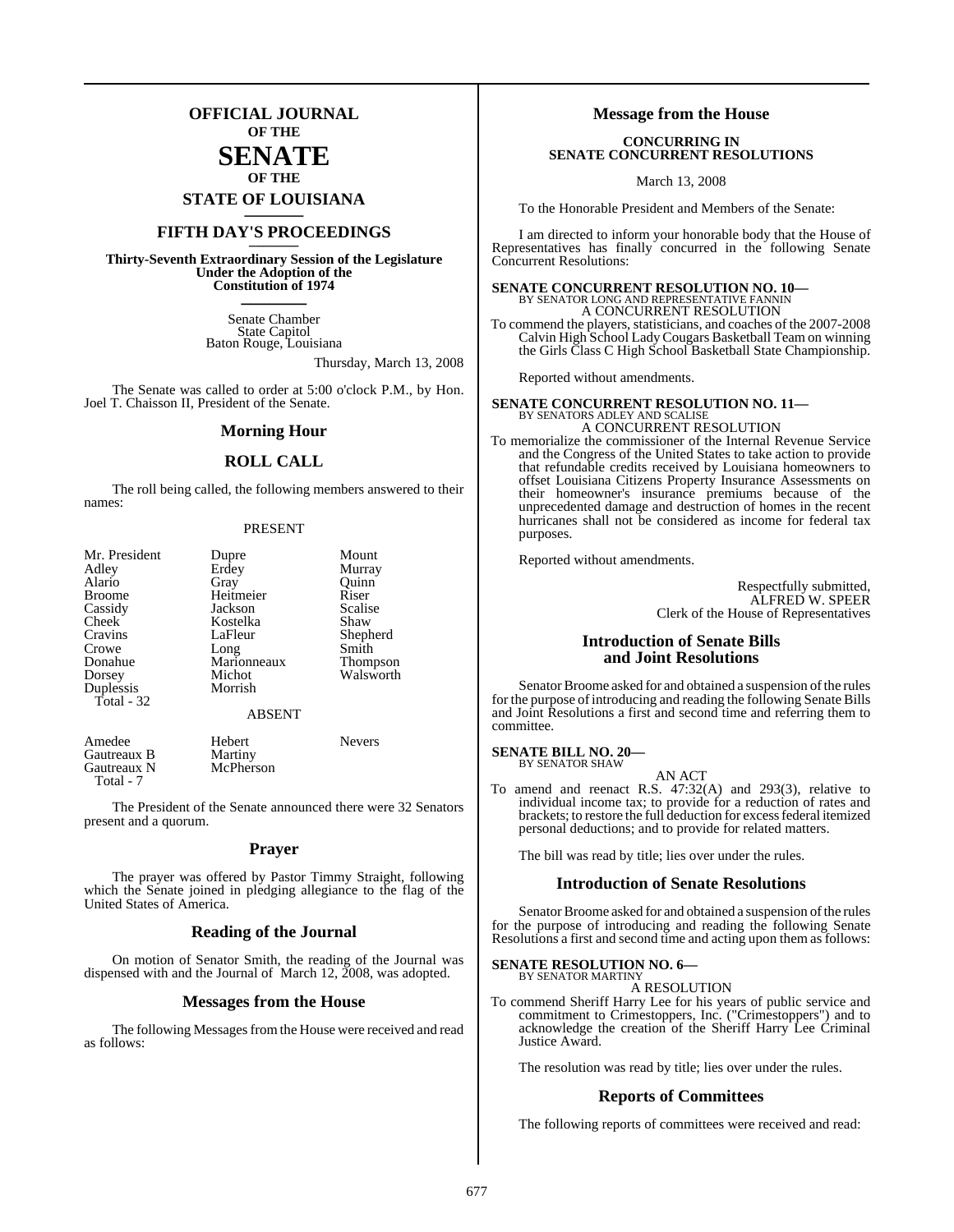## March 13, 2008

#### **REPORT OF COMMITTEE ON**

## **LOCAL AND MUNICIPAL AFFAIRS**

Senator Derrick D. T. Shepherd, Chairman on behalf of the Committee on Local and Municipal Affairs, submitted the following report:

#### March 13, 2008

To the President and Members of the Senate:

I am directed by your Committee on Local and Municipal Affairs to submit the following report:

#### **HOUSE BILL NO. 45—**

BY REPRESENTATIVES ARNOLD AND TUCKER AN ACT

To amend and reenact R.S. 33:2740.27, relative to the Algiers Development District; to provide relative to the status of the district and its actions; to provide relative to the appointment and terms of the members of the board of commissioners; to provide relative to the powers and duties of the district; to provide relative to plans for public improvements, facilities, and services; to provide relative to all acts by and on behalf of the district since its creation; and to provide for related matters.

Reported with amendments.

Respectfully submitted, DERRICK D. T. SHEPHERD Chairman

#### **REPORT OF COMMITTEE ON**

#### **REVENUE AND FISCAL AFFAIRS**

Senator Robert M. Marionneaux, Jr., Chairman on behalf of the Committee on Revenue and Fiscal Affairs, submitted the following report:

#### March 13, 2008

To the President and Members of the Senate:

I am directed by your Committee on Revenue and Fiscal Affairs to submit the following report:

#### **HOUSE BILL NO. 1—**

BY REPRESENTATIVES GREENE, ST. GERMAIN, AUSTIN BADON, BALDONE, BARRAS, BURRELL, CARTER, DANAHAY, MICKEY, SURGULILORY, HENRY, HOFFMANN, HONEY, NOWLIN, PERRY,<br>RICHARD, RICHMOND, RITCHIE, ROBIDEAUX, JANÉ SMITH, TEMPLET, ABRAM

To amend and reenact R.S.  $47:301(10)(x)$  and to enact R.S.  $47:321(K)$ , relative to the sales and use tax; to provide for an exclusion for all purchases of certain fuels and gases; to provide for the effectiveness and applicability of the exemptions for electric power or energy, natural gas, water, and steam; to provide for an effective date; and to provide for related matters.

Reported favorably.

**HOUSE BILL NO. 9—** BY REPRESENTATIVES RICHMOND, GREENE, TUCKER, AND ABRAMSON

# **Page 2 SENATE 5th DAY'S PROCEEDINGS**

AN ACT

To amend and reenact R.S. 47:6016(B)(1)(c), (E), (G), (H), and (I), relative to the new markets tax credit; to increase the total aggregate amount of the credit; to reduce the maximum amount of credit for businesses that do not meet certain criteria; to provide enhanced credits for certain target industries; to provide for an effective date; and to provide for related matters.

Reported with amendments.

#### **HOUSE BILL NO. 18—**

BY REPRESENTATIVES GREENE, AUSTIN BADON, BALDONE,<br>BARRAS, CARTER, DANAHAY, MICKEY GUILLORY, HENRY,<br>HOFFMANN, HONEY, NOWLIN, PERRY, RICHARD, RICHMOND,<br>ROBIDEAUX, JANE SMITH, AND TEMPLET AND SENATOR WALSWORTH

AN ACT

To enact R.S. 47:293(4)(c), relative to the individual income tax; to provide that certain federal income tax rebates or credits shall not reduce the federal income tax deduction; to provide for an effective date; and to provide for related matters.

Reported favorably.

Respectfully submitted, ROBERT M. MARIONNEAUX, JR. Chairman

#### **REPORT OF COMMITTEE ON**

## **FINANCE**

Senator Michael J. "Mike" Michot, Chairman on behalf of the Committee on Finance, submitted the following report:

March 13, 2008

To the President and Members of the Senate:

I am directed by your Committee on Finance to submit the following report:

#### **HOUSE CONCURRENT RESOLUTION NO. 1—** BY REPRESENTATIVES FANNIN AND TUCKER A CONCURRENT RESOLUTION

To direct the commissioner of administration to change the expenditure limit for Fiscal Year 2007-2008.

Reported favorably.

#### **HOUSE BILL NO. 5—**

BY REPRESENTATIVE TUCKER AND SENATOR WALSWORTH AN ACT

To enact R.S. 49:327(B)(1)(g), relative to the investment of certain monies on deposit in the state treasury; to authorize the investment in taxable and tax exempt bonds issued by the Louisiana Stadium and Exposition District; and to provide for related matters.

Reported favorably.

## **HOUSE BILL NO. 6—**

BY REPRESENTATIVE DOVE AN ACT

To provide relative to state funds; to authorize the transfer and deposit of certain nonrecurring revenues into certain special treasury funds; to provide for an effective date; and to provide for related matters.

Reported favorably.

#### **HOUSE BILL NO. 46—**

BY REPRESENTATIVES FANNIN, TUCKER, ABRAMSON, ANDERS,<br>ARNOLD, AUSTIN BADON, BOBBY BADON, BALDONE, BILLIOT,<br>HENRY BURNS, TIM BURNS, CARMODY, CARTER, CHÁMPAGNE,<br>CHANEY, CROMER, DANAHAY, DOVE, DOWNS, ELLINGTON, FOIL,<br>GALLOT, G HAZEL, HENDERSON, HENRY, HOFFMANN, HOWARD, JOHNSON,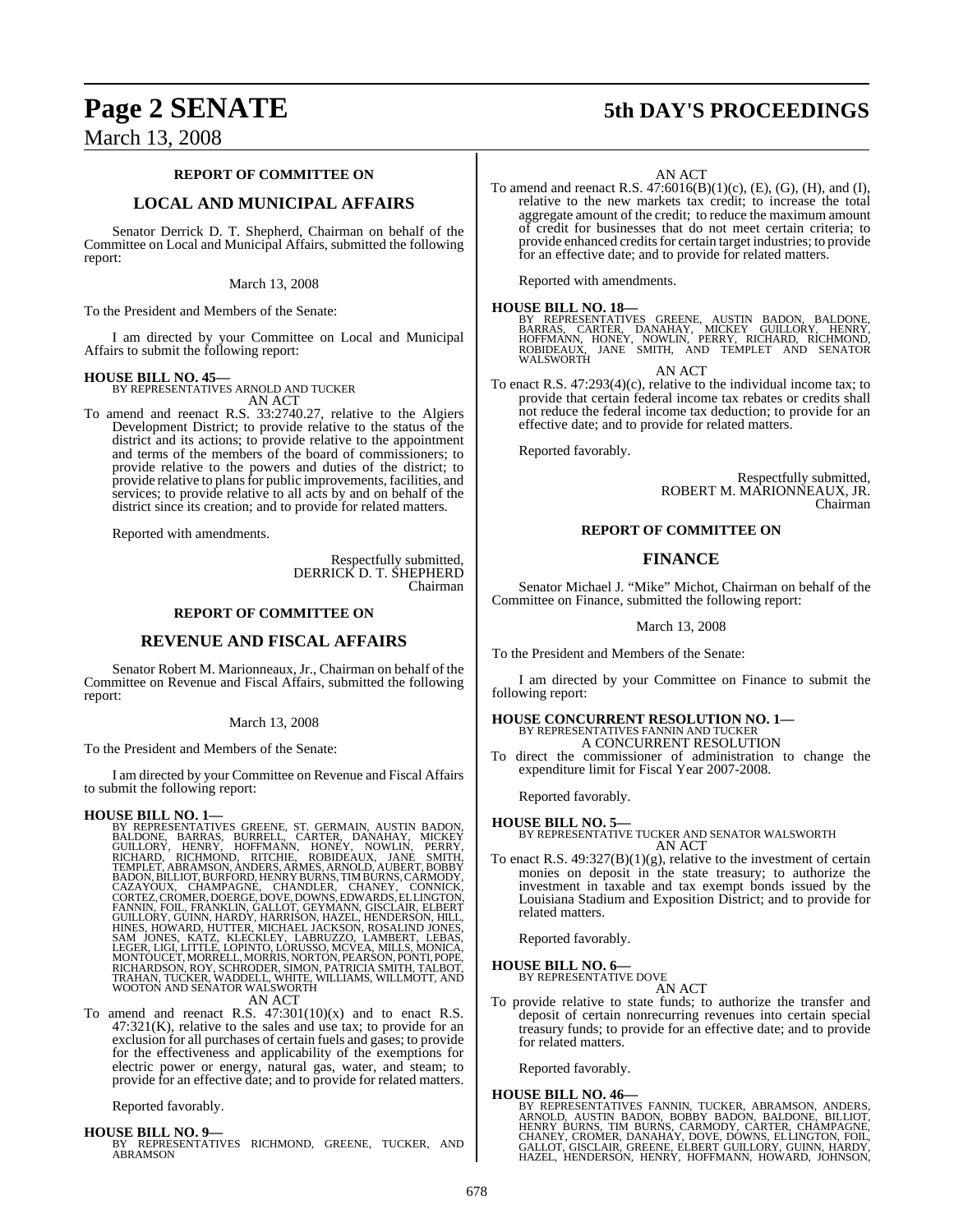# **5th DAY'S PROCEEDINGS Page 3 SENATE**

# March 13, 2008

KATZ, KLECKLEY, LAMBERT, LEGER, LIGI, LITTLE, LOPINTO,<br>LORUSSO, MORRELL, MORRIS, NOWLIN, PEARSON, PERRY,<br>PETERSON, PONTI, POPE, PUGH, RICHARD, RICHARDSON, RITCHIE,<br>SCHRODER, SIMON, SMILEY, JANE SMITH, PATRICIA SMITH, ST.<br>G

AN ACT

To appropriate funds for Fiscal Year 2007-2008 to be allocated to designated agencies and purposes in specific amounts for the making of supplemental appropriations for said agencies and purposes; to provide for an effective date; and to provide for related matters.

Reported with amendments.

Respectfully submitted, MICHAEL J. "MIKE" MICHOT Chairman

#### **House Concurrent Resolutions on Second Reading Reported by Committees**

Senator Michot asked for and obtained a suspension of the rules to take up at this time the following House Concurrent Resolutions just reported by Committees.

# **HOUSE CONCURRENT RESOLUTION NO. 1—** BY REPRESENTATIVES FANNIN AND TUCKER A CONCURRENT RESOLUTION

To direct the commissioner of administration to change the expenditure limit for Fiscal Year 2007-2008.

Reported favorably by the Committee on Finance. Under the provisions of Joint Rule No. 3 of the Rules of the Senate, the resolution was read by title and referred to the Legislative Bureau.

## **House Bills and Joint Resolutions on Second Reading Reported by Committees**

Senator Michot asked for and obtained a suspension of the rules to take up at this time the following House Bills and Joint Resolutions just reported by Committees.

HOUSE BILL NO. 1—<br>
BY REPRESENTATIVES GREENE, ST. GERMAIN, AUSTIN BADON,<br>
BALDONE, BARRAS, BURRELL, CARTER, DANAHAY, MICKEY<br>
GUILLORY, HENRY, HOFFMANN, HONEY, NOWLIN, PERRY,<br>
RICHARD, RICHMOND, RITCHIE, ROBIDEAUX, JANE SMI

To amend and reenact R.S. 47:301(10)(x) and to enact R.S.  $47:321(K)$ , relative to the sales and use tax; to provide for an exclusion for all purchases of certain fuels and gases; to provide for the effectiveness and applicability of the exemptions for electric power or energy, natural gas, water, and steam; to provide for an effective date; and to provide for related matters.

Reported favorably by the Committee on Revenue and Fiscal Affairs. Under the provisions of Joint Rule No. 3 of the Rules of the Senate, the bill was read by title and referred to the Legislative Bureau.

#### **HOUSE BILL NO. 5—**

BY REPRESENTATIVE TUCKER AND SENATOR WALSWORTH AN ACT

To enact R.S. 49:327(B)(1)(g), relative to the investment of certain monies on deposit in the state treasury; to authorize the investment in taxable and tax exempt bonds issued by the Louisiana Stadium and Exposition District; and to provide for related matters.

Reported favorably by the Committee on Finance. Under the provisions of Joint Rule No. 3 of the Rules of the Senate, the bill was read by title and referred to the Legislative Bureau.

## **HOUSE BILL NO. 6—** BY REPRESENTATIVE DOVE



To provide relative to state funds; to authorize the transfer and deposit of certain nonrecurring revenues into certain special treasury funds; to provide for an effective date; and to provide for related matters.

Reported favorably by the Committee on Finance. Under the provisions of Joint Rule No. 3 of the Rules of the Senate, the bill was read by title and referred to the Legislative Bureau.

#### **HOUSE BILL NO. 9—**

BY REPRESENTATIVES RICHMOND, GREENE, TUCKER, AND ABRAMSON AN ACT

To amend and reenact R.S.  $47:6016(B)(1)(c)$ , (E), (G), (H), and (I), relative to the new markets tax credit; to increase the total aggregate amount of the credit; to reduce the maximum amount of credit for businesses that do not meet certain criteria; to provide enhanced credits for certain target industries; to provide for an effective date; and to provide for related matters.

Reported with amendments by the Committee on Revenue and Fiscal Affairs.

#### **SENATE COMMITTEE AMENDMENTS**

Amendments proposed by Senate Committee on Revenue and Fiscal Affairs to Engrossed House Bill No. 9 by Representative Richmond

#### AMENDMENT NO. 1

On page 1, line 2, after "R.S.  $47:6016(B)(1)(c)$ ," insert "(2), and (3),"

#### AMENDMENT NO. 2

On page 1, line 3, after "tax credit" insert "for certain periods"

#### AMENDMENT NO. 3

On page 1, line 8, after "R.S.  $47:6016(B)(1)(c)$ ," insert "(2), and (3),"

#### AMENDMENT NO. 4

On page 1, line 19, after "July 1, 2007" insert "and before July 1, 2008"

#### AMENDMENT NO. 5

On page 2, between lines 17 and 18, insert:

"(2) "Applicable percentage" means:

(a) For qualified equity investments issued to taxpayers prior to July 1, 2007:

(i) One percent for the first three credit allowance dates.

(ii) Two percent with respect to the remainder of the credit allowance dates.

(b) For qualified equity investments issued to taxpayers on and after July 1,  $2007$ :

 $\frac{1}{(a)(i)}$ Ten percent for the first two credit allowance dates.  $(b)$  (ii) Five percent with respect to the remainder of the credit allowance dates.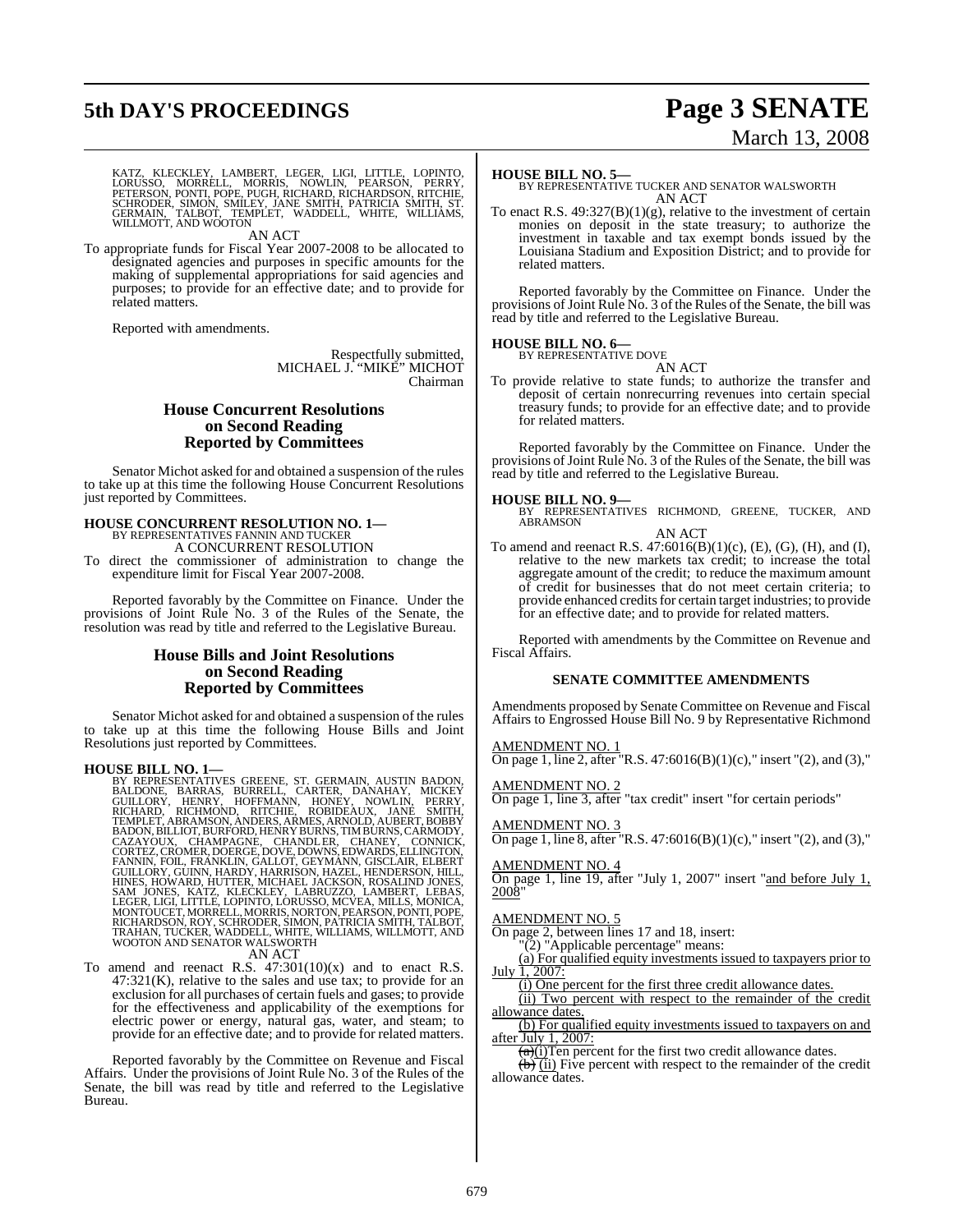# March 13, 2008

# **Page 4 SENATE 5th DAY'S PROCEEDINGS**

(3) "Credit allowance date" means with respect to any qualified equity investment the date on which such investment is initially made and the first two anniversaries of such date and with respect to qualified equity investments issued prior to July  $\overline{1,2007}$ , the date on which the initial investment is made and the first six anniversaries of such date.

#### AMENDMENT NO. 6

On page 2, line 19, after " $(1)$ " insert:

 $\overline{a}$ ) The aggregate amount of credit for all qualified equity investments issued to taxpayers before July 1, 2007 under this Section shall not exceed five million dollars, in the aggregate, annually.

#### $(b)$

#### AMENDMENT NO. 7

On page 2, line 20, change ", after July 1, 2007," to "<del>,</del> on and after July 1, 2007<del>,</del> and before July 1, 2008,"

#### AMENDMENT NO. 8

On page 3, between lines 14 and 15, insert: (c) Qualified equity investments made after July 1, 2008 shall only be eligible for credits available for issuance during the period which includes the initial credit allowance date.

#### AMENDMENT NO. 9

On page 3, line 15, after " $(3)$ " insert " $(a)$ "

#### AMENDMENT NO. 10

On page 3, between lines 18 and 19, insert:

"(b) Notwithstanding the provisions of R.S. 47:1508, the applications submitted to the secretary shall be a public record.

#### AMENDMENT NO. 11

On page 4, line 4, change "In" to "In If"

#### AMENDMENT NO. 12

On page 4, line 14, change "the sixth third anniversary" to "all anniversaries

#### AMENDMENT NO. 13

On page 4, line 24, delete "on" and delete line 25, and insert: "made on and after July 1, 2007, until December 31,  $2012$  2013.

On motion of Senator Marionneaux, the committee amendment was adopted. Under the provisions of Joint Rule No. 3 of the Rules of the Senate, the amended bill was read by title and referred to the Legislative Bureau.

#### **HOUSE BILL NO. 18—**

BY REPRESENTATIVES GREENE, AUSTIN BADON, BALDONE,<br>BARRAS, CARTER, DANAHAY, MICKEY GUILLORY, HENRY,<br>HOFFMANN, HONEY, NOWLIN, PERRY, RICHARD, RICHMOND,<br>ROBIDEAUX, JANE SMITH, AND TEMPLET AND SENATOR<br>WALSWORTH

#### AN ACT

To enact R.S. 47:293(4)(c), relative to the individual income tax; to provide that certain federal income tax rebates or credits shall not reduce the federal income tax deduction; to provide for an effective date; and to provide for related matters.

Reported favorably by the Committee on Revenue and Fiscal Affairs. Under the provisions of Joint Rule No. 3 of the Rules of the Senate, the bill was read by title and referred to the Legislative Bureau.

#### **HOUSE BILL NO. 45—**

BY REPRESENTATIVES ARNOLD AND TUCKER AN ACT

To amend and reenact R.S. 33:2740.27, relative to the Algiers Development District; to provide relative to the status of the district and its actions; to provide relative to the appointment

and terms of the members of the board of commissioners; to provide relative to the powers and duties of the district; to provide relative to plansfor public improvements, facilities, and services; to provide relative to all acts by and on behalf of the district since its creation; and to provide for related matters.

Reported with amendments by the Committee on Local and Municipal Affairs.

#### **SENATE COMMITTEE AMENDMENTS**

Amendments proposed by Senate Committee on Local and Municipal Affairs to Reengrossed House Bill No. 45 by Representative Arnold

#### AMENDMENT NO. 1

On page 3, between lines 23 and 24, insert the following:

"(7) Notwithstanding any provision of law to the contrary, a member of the board may serve on the board of a private entity which enters into contracts with the district provided that the member does not receive compensation from the private entity."

On motion of Senator Gray, the committee amendment was adopted. Under the provisions of Joint Rule No. 3 of the Rules of the Senate, the amended bill was read by title and referred to the Legislative Bureau.

HOUSE BILL NO. 46—<br>BY REPRESENTATIVES FANNIN, TUCKER, ABRAMSON, ANDERS, RRNOLD, AUSTIN BADON, BOBBY BADON, BALDONE, BILLIOT, HENRY BURNS, TIM BURNS, CARMODY, CARTER, CHAMPAGNE,<br>CHANEY, CROMER, DANAHAY, DOVE, DOWNS, ELLINGT

AN ACT

To appropriate funds for Fiscal Year 2007-2008 to be allocated to designated agencies and purposes in specific amounts for the making of supplemental appropriations for said agencies and purposes; to provide for an effective date; and to provide for related matters.

Reported with amendments by the Committee on Finance.

#### **SENATE COMMITTEE AMENDMENTS**

Amendments proposed by Senate Committee on Finance to Reengrossed House Bill No. 46 by Representative Fannin

#### AMENDMENT NO. 1

On page 2, between lines 32 and 33, insert the following: "Provided, however, that funds appropriated herein shall be allocated to projects prescribed by the Board of Regents and approved by the Joint Legislative Committee on the Budget."

#### AMENDMENT NO.

On page 3, line 17, after "Works" and before the period "." insert "and the Joint Legislative Committee on the Budget"

#### AMENDMENT NO. 3

On page 3, line 24, after "Works" and before the period "." insert "and the Joint Legislative Committee on the Budget"

## AMENDMENT NO. 4

On page 4, line 24, change "US 11" to "Airport Road"

#### AMENDMENT NO. 5

On page 4, delete line 42, and insert "(Catahoula, Concordia, LaSalle, Natchitoches,"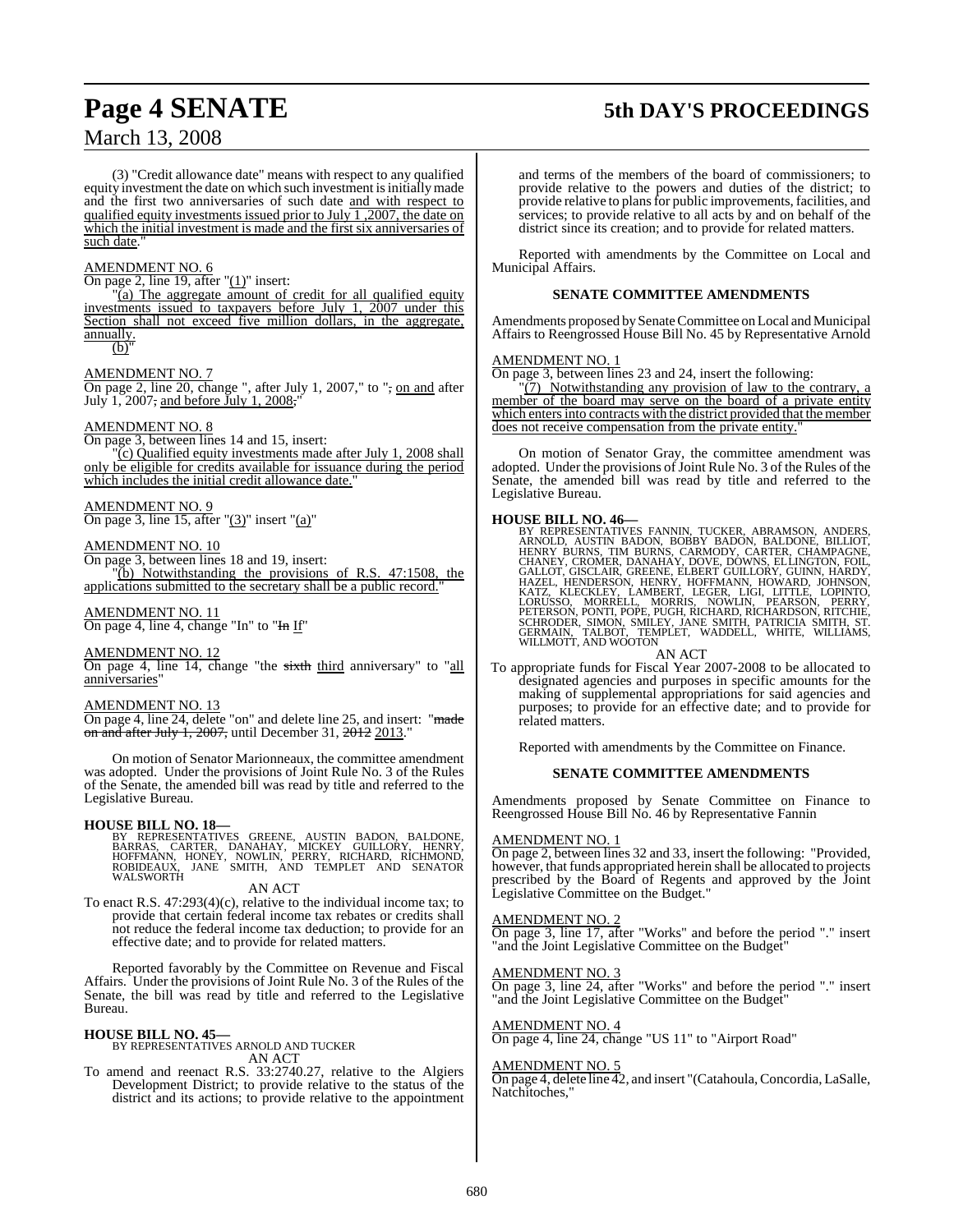# **5th DAY'S PROCEEDINGS Page 5 SENATE**

On motion of Senator Michot, the committee amendment was adopted. Under the provisions of Joint Rule No. 3 of the Rules of the Senate, the amended bill was read by title and referred to the Legislative Bureau.

#### **Petitions, Memorials and Communications**

The following petitions, memorials and communications were received and read:

**SENATE State of Louisiana**

March 13, 2008

Honorable Robert M. Marionneaux, Jr. State Senator P.O. Box 577 Livonia, LA 70755-0577

RE: Senate Executive Committee<br>Senate Resolution 3, 2008 2<sup>nd</sup> Extraordinary Session

Dear Senator Marionneaux:

In accordance with Senate Rule 13.22 which established the Senate Executive Committee, and Senate Resolution 3 of the 2008 2<sup>nd</sup> Extaordinary Session which increases the membership to seven members, it is my pleasure to appoint you to the Senate Executive Committee.

The committee is composed of the following seven members: Ex officio, the President and President Pro Tempore; the chairs of the Senate Committee on Finance and the Senate Committee on Senate and Governmental Affairs; and three members of the Senate appointed by the President.

I appreciate your willingness to serve in this important role. Please call if I can be of any assistance.

> Sincerely, JOEL T. CHAISSON II President of the Senate

#### **SENATE State of Louisiana**

March 13, 2008

Honorable Willie L. Mount State Senator P.O. Box 3004 Lake Charles, LA 70602

RE: Senate Executive Committee<br>Senate Resolution 3, 2008 2<sup>nd</sup> Extraordinary Session

Dear Senator Mount:

In accordance with Senate Rule 13.22 which established the Senate Executive Committee, and Senate Resolution 3 of the 2008 2<sup>nd</sup> Extaordinary Session which increases the membership to seven members, it is my pleasure to appoint you to the Senate Executive Committee.

The committee is composed of the following seven members: Ex officio, the President and President Pro Tempore; the chairs of the Senate Committee on Finance and the Senate Committee on Senate and Governmental Affairs; and three members of the Senate appointed by the President.

I appreciate your willingness to serve in this important role. Please call if I can be of any assistance.

# March 13, 2008

Sincerely, JOEL T. CHAISSON II President of the Senate

**SENATE State of Louisiana**

March 13, 2008

Honorable Edwin R. Murray State Senator 1540 North Broad New Orleans, LA 70119

RE: Senate Executive Committee<br>Senate Resolution 3, 2008 2<sup>nd</sup> Extraordinary Session

Dear Senator Murray:

In accordance with Senate Rule 13.22 which established the Senate Executive Committee, and Senate Resolution 3 of the 2008 2<sup>nd</sup> Extaordinary Session which increases the membership to seven members, it is my pleasure to appoint you to the Senate Executive Committee.

The committee is composed of the following seven members: Ex officio, the President and President Pro Tempore; the chairs of the Senate Committee on Finance and the Senate Committee on Senate and Governmental Affairs; and three members of the Senate appointed by the President.

I appreciate your willingness to serve in this important role. Please call if I can be of any assistance.

> Sincerely, JOEL T. CHAISSON II President of the Senate

## **Privilege Report of the Legislative Bureau**

March 13, 2008

To the President and Members of the Senate:

I am directed by your Legislative Bureau to submit the following report:

The following Concurrent Resolution and Bills are approved as to construction and duplication.

**HOUSE CONCURRENT RESOLUTION NO. 1—** BY REPRESENTATIVES FANNIN AND TUCKER A CONCURRENT RESOLUTION

To direct the commissioner of administration to change the expenditure limit for Fiscal Year 2007-2008.

Reported without amendments.

HOUSE BILL NO. 1—<br>BY REPRESENTATIVES GREENE, ST. GERMAIN, AUSTIN BADON,<br>BALDONE, BARRAS, BURRELL, CARTER, DANAHAY, MICKEY<br>GUILLORY, HENRY, HOFFMANN, HONEY, NOWLIN, PERRY,<br>RICHARD, RICHMOND, RITCHIE, ROBIDEAUX, JANE SMITH,<br> RICHARDSON, ROY, SCHRODER, SIMON, PATRICIA SMITH, TALBOT,<br>TRAHAN, TUCKER, WADDELL, WHITE, WILLIAMS, WILLMOTT, AND<br>WOOTON AND SENATOR WALSWORTH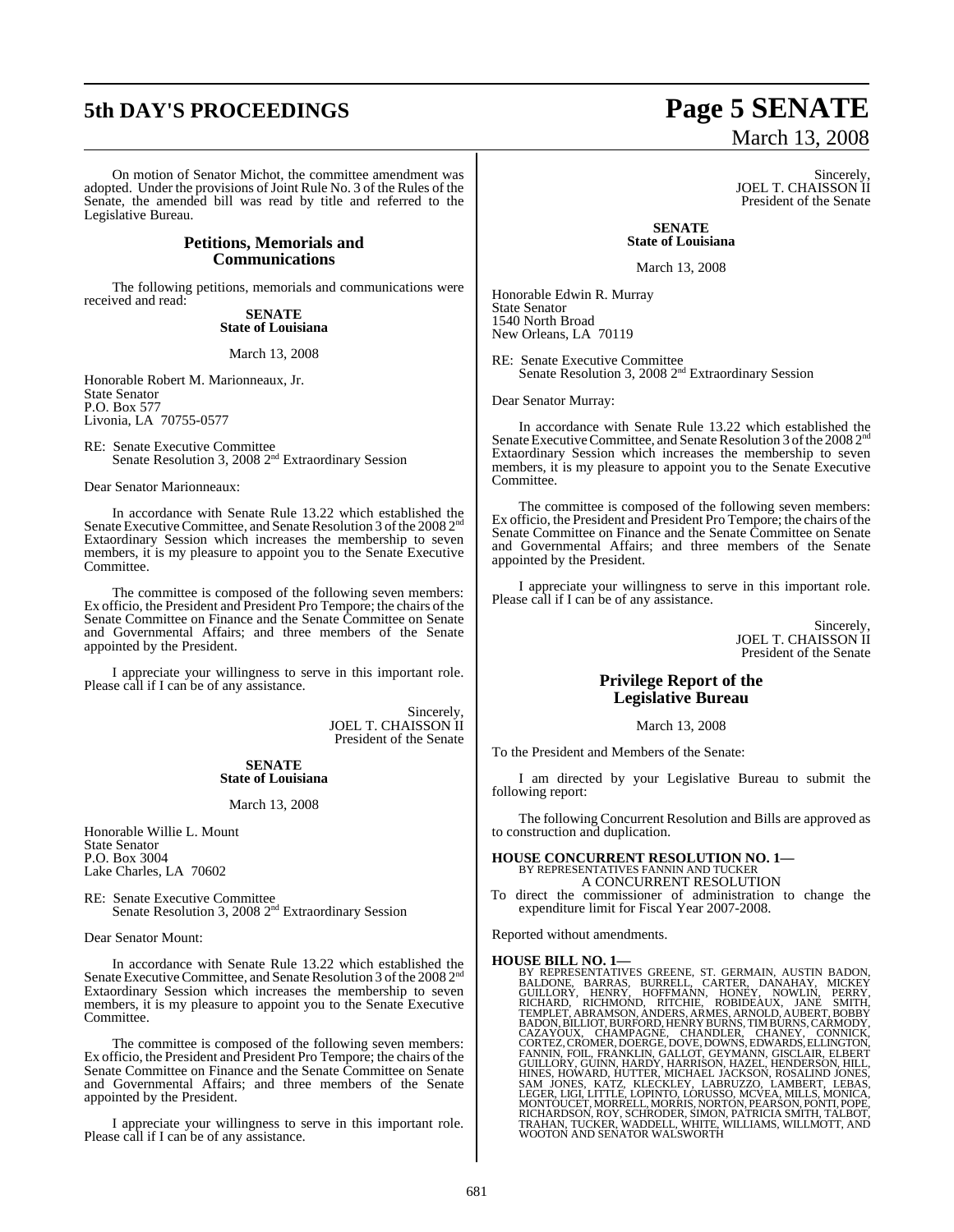# March 13, 2008

#### AN ACT

To amend and reenact R.S.  $47:301(10)(x)$  and to enact R.S. 47:321(K), relative to the sales and use tax; to provide for an exclusion for all purchases of certain fuels and gases; to provide for the effectiveness and applicability of the exemptions for electric power or energy, natural gas, water, and steam; to provide for an effective date; and to provide for related matters.

Reported without amendments.

#### **HOUSE BILL NO. 5—**

BY REPRESENTATIVE TUCKER AND SENATOR WALSWORTH AN ACT

To enact R.S.  $49:327(B)(1)(g)$ , relative to the investment of certain monies on deposit in the state treasury; to authorize the investment in taxable and tax exempt bonds issued by the Louisiana Stadium and Exposition District; and to provide for related matters.

Reported without amendments.

# **HOUSE BILL NO. 6—** BY REPRESENTATIVE DOVE

AN ACT

To provide relative to state funds; to authorize the transfer and deposit of certain nonrecurring revenues into certain special treasury funds; to provide for an effective date; and to provide for related matters.

#### Reported without amendments.

**HOUSE BILL NO. 9—** BY REPRESENTATIVES RICHMOND, GREENE, TUCKER, AND ABRAMSON AN ACT

To amend and reenact R.S. 47:6016(B)(1)(c), (E), (G), (H), and (I), relative to the new markets tax credit; to increase the total aggregate amount of the credit; to reduce the maximum amount of credit for businesses that do not meet certain criteria; to provide enhanced credits for certain target industries; to provide for an effective date; and to provide for related matters.

Reported without amendments.

**HOUSE BILL NO. 18—**<br>BY REPRESENTATIVES GREENE, AUSTIN BADON, BALDONE,<br>BARRAS, CARTER, DANAHAY, MICKEY GUILLORY, HENRY,<br>HOFFMANN, HONEY, NOWLIN, PERRY, RICHARD, RICHMOND,<br>ROBIDEAUX, JANE SMITH, AND TEMPLET AND SENATOR<br>WALS

AN ACT

To enact R.S. 47:293(4)(c), relative to the individual income tax; to provide that certain federal income tax rebates or credits shall not reduce the federal income tax deduction; to provide for an effective date; and to provide for related matters.

Reported without amendments.

## **HOUSE BILL NO. 45—**

#### BY REPRESENTATIVES ARNOLD AND TUCKER AN ACT

To amend and reenact R.S. 33:2740.27, relative to the Algiers Development District; to provide relative to the status of the district and its actions; to provide relative to the appointment and terms of the members of the board of commissioners; to provide relative to the powers and duties of the district; to provide relative to plans for public improvements, facilities, and services; to provide relative to all acts by and on behalf of the district since its creation; and to provide for related matters.

Reported without amendments.

# **Page 6 SENATE 5th DAY'S PROCEEDINGS**

HOUSE BILL NO. 46—<br>BY REPRESENTATIVES FANNIN, TUCKER, ABRAMSON, ANDERS, REPRESENTATIVES FANNIN, BOBBY BADON, BALDONE, BILLIOT,<br>HENRY BURNS, TIM BURNS, CARMODY, CARTER, CHAMPAGNE,<br>CHANEY, CROMER, DANAHAY, DOVE, DOWNS, ELLIN

AN ACT

To appropriate funds for Fiscal Year 2007-2008 to be allocated to designated agencies and purposes in specific amounts for the making of supplemental appropriations for said agencies and purposes; to provide for an effective date; and to provide for related matters.

Reported without amendments.

Respectfully submitted, ROB MARIONNEAUX Chairman

#### **Adoption of Legislative Bureau Report**

On motion of Senator Marionneaux, the Concurrent Resolution and Bills were read by title and passed to a third reading.

## **Rules Suspended**

Senator Long asked for and obtained a suspension of the rules for the purpose of taking up at this time.

#### **Introduction of Resolutions, Senate and Concurrent**

Senator Broome asked for and obtained a suspension of the rules for the purpose of introducing and reading the following Resolutions, Senate and Concurrent, a first and second time and acting upon them as follows:

#### **SENATE RESOLUTION NO. 7—** BY SENATOR SMITH

A RESOLUTION

To commend Frank Mathews for sixty years of membership with American Legion Post 183.

On motion of Senator Smith, the resolution was read by title and adopted.

#### **SENATE CONCURRENT RESOLUTION NO. 12—** BY SENATOR LONG

A CONCURRENT RESOLUTION

To commend Iva Lee Meshell upon her induction into the Sabine Parish Hall of Fame.

The resolution was read by title. Senator Long moved to adopt the Senate Concurrent Resolution.

## **ROLL CALL**

The roll was called with the following result:

#### YEAS

Cassidy Jackson<br>Cheek Kostelka Cravins LaFleur<br>Crowe Long

Mr. President Dupre Mount<br>Adley Erdey Murra Alario Gray Riser Broome Heitmeier Scalise<br>Cassidy Jackson Shaw Cheek Kostelka Shepherd<br>Cravins LaFleur Smith Long Thompson

Murray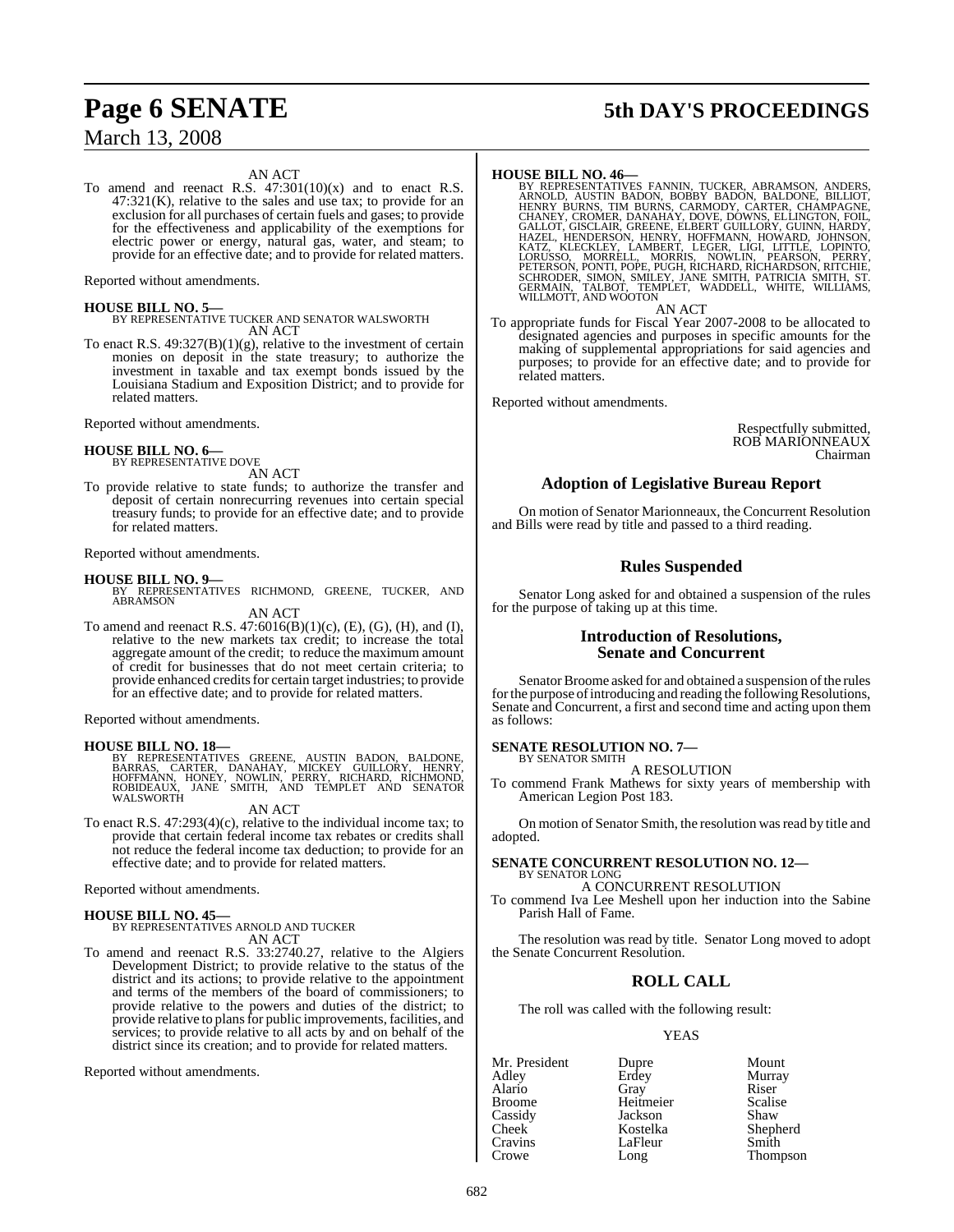# **5th DAY'S PROCEEDINGS Page 7 SENATE**

| Donahue    |  |
|------------|--|
| Dorsey     |  |
| Duplessis  |  |
| Total - 31 |  |

Michot Morrish

Marionneaux Walsworth

**NAYS** 

Total - 0

#### ABSENT

Amedee Hebert Nevers<br>
Gautreaux B Martiny Quinn Gautreaux B Martiny<br>
Gautreaux N McPherson Gautreaux N Total - 8

The Chair declared the Senate had adopted the Senate Concurrent Resolution and ordered it sent to the House.

#### **Privilege Report of the Committee on Senate and Governmental Affairs**

### **ENROLLMENTS**

Senator Kostelka, Chairman on behalf of the Committee on Senate and Governmental Affairs, submitted the following report:

#### March 13, 2008

To the President and Members of the Senate:

I am directed by your Committee on Senate and Governmental Affairs to submit the following report:

The following Senate Concurrent Resolutions have been properly enrolled:

#### **SENATE CONCURRENT RESOLUTION NO. 4—**

BY SENATORS MARTINY, ADLEY, ALARIO, AMEDEE, BROOME, CASSIDY, CHAISSON, CHEEK, CRAVINS, CROWE, DONAHUE,<br>CASSIDY, CHAISSON, CHEEK, CRAVINS, CROWE, DONAHUE,<br>DORSEY, DUPLESSIS, DUPRE, ERDEY, B. GAUTREAUX, N.<br>LAFLEUR,LONG,MARIO

A CONCURRENT RESOLUTION

To commend and to congratulate former congresswoman and national treasure, Corinne Claiborne "Lindy" Boggs, on the occasion of her ninety-second birthday and to celebrate her many achievements in a life dedicated to public service.

# **SENATE CONCURRENT RESOLUTION NO. 5—** BY SENATOR LONG AND REPRESENTATIVE HOWARD

A CONCURRENT RESOLUTION

To commend Florien High School of the Sabine Parish School System on being honored with a Bronze Medal by U.S. News & World Report as one of the best high schools in the nation.

## **SENATE CONCURRENT RESOLUTION NO. 6—** BY SENATOR LONG AND REPRESENTATIVE HOWARD A CONCURRENT RESOLUTION

To commend Negreet High School of the Sabine Parish School System on being honored with a Bronze Medal by U.S. News & World Report as one of the best high schools in the nation.

# **SENATE CONCURRENT RESOLUTION NO. 7—**<br>BY SENATOR LONG AND REPRESENTATIVE FANNIN<br>A CONCURRENT RESOLUTION

To commend Dodson High School oftheWinn Parish School System on being honored with a Bronze Medal by U.S. News & World Report as one of the best high schools in the nation.

March 13, 2008

**SENATE CONCURRENT RESOLUTION NO. 8—**<br>BY SENATOR LONG AND REPRESENTATIVE FANNIN<br>A CONCURRENT RESOLUTION To commend Calvin High School of the Winn Parish School System on being honored with a Bronze Medal by U.S. News & World Report as one of the best high schools in the nation.

# **SENATE CONCURRENT RESOLUTION NO. 9—**<br>BY SENATOR LONG AND REPRESENTATIVE FANNIN<br>A CONCURRENT RESOLUTION

To commend Winnfield Senior High School of the Winn Parish School System on being honored with a Bronze Medal by U.S. News & World Report as one of the best high schools in the nation.

> Respectfully submitted, ROBERT W. "BOB" KOSTELKA Chairman

The foregoing Senate Concurrent Resolutions were signed by the President of the Senate.

#### **Message from the House**

#### **SIGNED HOUSE CONCURRENT RESOLUTIONS**

March 12, 2008

To the Honorable President and Members of the Senate:

I am directed to inform your honorable body that the Speaker of the House of Representatives has signed the following House Concurrent Resolutions:

# **HOUSE CONCURRENT RESOLUTION NO. 3—**<br>BY REPRESENTATIVE NOWLIN<br>A CONCURRENT RESOLUTION

To commend D. Rick Hargis upon being selected as a member of the 4-H Hall of Fame and to congratulate him on more than fortyfive years of dedicated and highly productive service to the 4-H organization.

## **HOUSE CONCURRENT RESOLUTION NO. 4—** BY REPRESENTATIVE NOWLIN A CONCURRENT RESOLUTION

To commend Idell Snowden upon being selected as a member of the 4-H Hall of Fame and to congratulate her on many years of dedicated and highly productive service to the 4-H organization.

#### **HOUSE CONCURRENT RESOLUTION NO. 7—** BY REPRESENTATIVE ROSALIND JONES A CONCURRENT RESOLUTION

To commend Wossman Wildcats for winning the Class 3A state championship.

and asked that the President of the Senate affix his signature to the same.

> Respectfully submitted, ALFRED W. SPEER Clerk of the House of Representatives

The House Concurrent Resolutions contained herein were signed by the President of the Senate.

## **Leaves of Absence**

The following leaves of absence were asked for and granted:

| Amedee        | 1 Day | B. Gautreaux | 1 Day |
|---------------|-------|--------------|-------|
| N. Gautreaux  | 1 Day | Hebert       | 1 Dav |
| Martiny       | 1 Day | McPherson    | 1 Dav |
| <b>Nevers</b> | 1 Day |              |       |